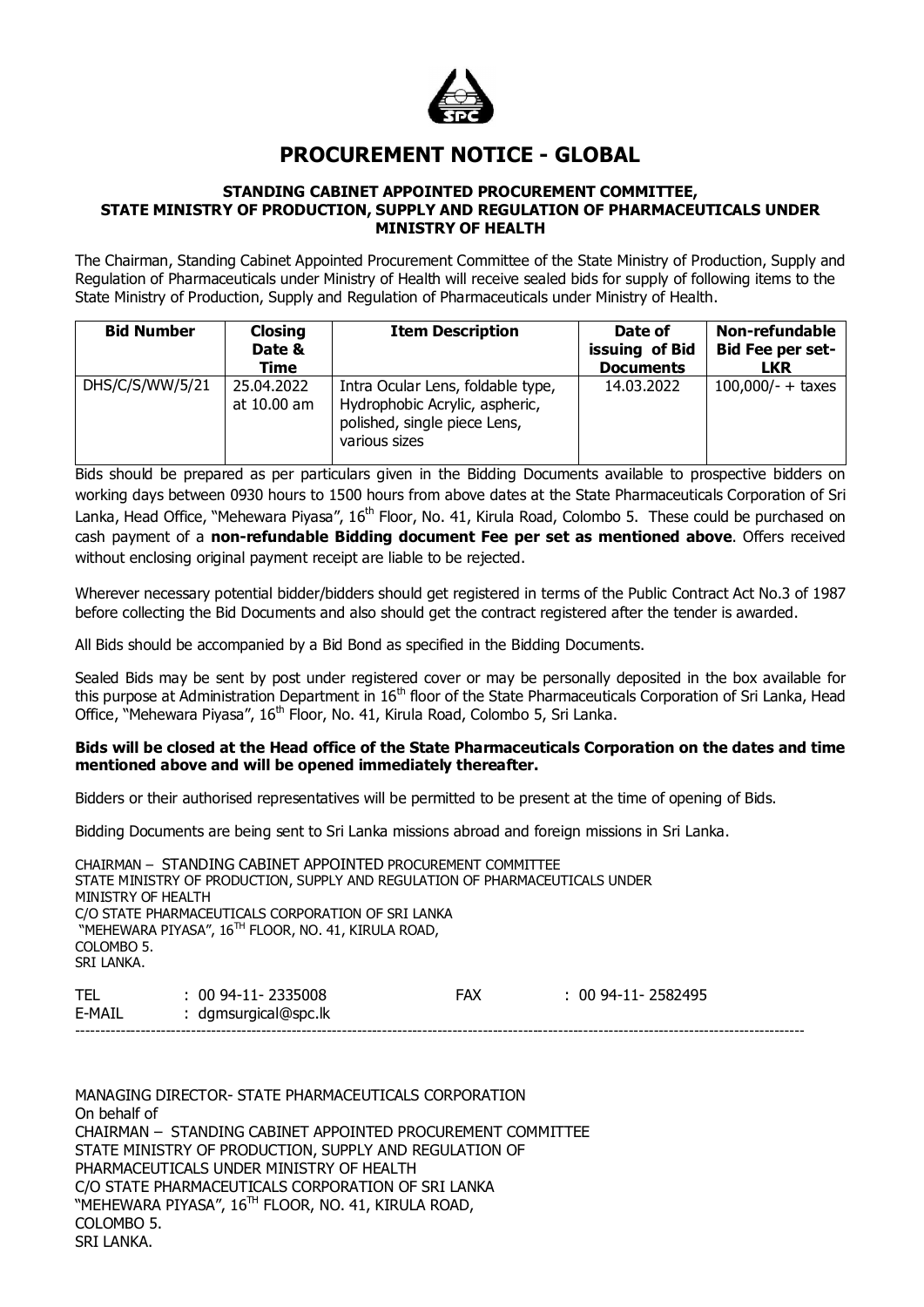## **ANNEX – 1**

### **BID NO.** : DHS/C/S/WW/5/21<br>DATE OF ISSUE : 14.03.2022 **DATE OF ISSUE CLOSING DATE & TIME : 25.04.2022 AT 10.00 HOURS SRI LANKA TIME**

## **ORDER LIST NUMBER: 2021/SPC/N/R/S/00299**

| <b>ITEM</b><br><b>NO</b> | <b>SR NO</b> | <b>ITEM</b>                                                                                                                                                                                                                                                                                                                                                                                                                                               | <b>QUANTITY</b><br>Nos. | <b>DELIVERY</b>                                                             |
|--------------------------|--------------|-----------------------------------------------------------------------------------------------------------------------------------------------------------------------------------------------------------------------------------------------------------------------------------------------------------------------------------------------------------------------------------------------------------------------------------------------------------|-------------------------|-----------------------------------------------------------------------------|
| 1                        | 13005028     | Intra Ocular Lens, foldable type, Hydrophobic<br>Acrylic, aspheric, polished, single piece lens,<br>Power 22D, Optic diameter 6.0mm, Overall<br>diameter 12.5mm to 13.5mm, Haptic angulation 0<br>to 5 degrees, Insertion size 2.2mm, UV blocking<br>filtration, Capsular bag placement, yag laser<br>compatible, sterile, accompanied with compatible<br>cartridge and injectable system which should be<br>provided to the hospitals free of charge.    | 11,000                  | $7,000 -$<br>Immediately<br>$4,000-$<br>04 months after<br>$1st$ lot        |
| $\overline{2}$           | 13005029     | Intra Ocular Lens, foldable type, Hydrophobic<br>Acrylic, aspheric, polished, single piece lens,<br>Power 22.5D, Optic diameter 6.0mm, Overall<br>diameter 12.5mm to 13.5mm, Haptic angulation 0<br>to 5 degrees, Insertion size 2.2mm, UV blocking<br>filtration , Capsular bag placement, yag laser<br>compatible, sterile, accompanied with compatible<br>cartridge and injectable system which should be<br>provided to the hospitals free of charge. | 10,000                  | $5,000 -$<br>Immediately<br>5,000-04<br>months after 1 <sup>st</sup><br>lot |
| $\overline{3}$           | 13005030     | Intra Ocular Lens, foldable type, Hydrophobic<br>Acrylic, aspheric, polished, single piece lens,<br>Power 23D, Optic diameter 6.0mm, Overall<br>diameter 12.5mm to 13.5mm, Haptic angulation 0<br>to 5 degrees, Insertion size 2.2mm, UV blocking<br>filtration , Capsular bag placement, yag laser<br>compatible, sterile, accompanied with compatible<br>cartridge and injectable system which should be<br>provided to the hospitals free of charge.   | 8,000                   | $5,000 -$<br>Immediately<br>3,000-04<br>months after 1 <sup>st</sup><br>lot |
| $\overline{4}$           | 13005031     | Intra Ocular Lens, foldable type, Hydrophobic<br>Acrylic, aspheric, polished, single piece lens,<br>Power 23.5D, Optic diameter 6.0mm, Overall<br>diameter 12.5mm to 13.5mm, Haptic angulation 0<br>to 5 degrees, Insertion size 2.2mm, UV blocking<br>filtration, Capsular bag placement, yag laser<br>compatible, sterile, accompanied with compatible<br>cartridge and injectable system which should be<br>provided to the hospitals free of charge.  | 10,000                  | $5,000 -$<br>Immediately<br>5,000-04<br>months after 1 <sup>st</sup><br>lot |
| 5                        | 13005032     | Intra Ocular Lens, foldable type, Hydrophobic<br>Acrylic, aspheric, polished, single piece lens,<br>Power 24D, Optic diameter 6.0mm, Overall<br>diameter 12.5mm to 13.5mm, Haptic angulation 0<br>to 5 degrees, Insertion size 2.2mm, UV blocking<br>filtration, Capsular bag placement, yag laser<br>compatible, sterile, accompanied with compatible<br>cartridge and injectable system which should be                                                 | 7,000                   | $4,000 -$<br>Immediately<br>3,000-04<br>months after 1 <sup>st</sup><br>lot |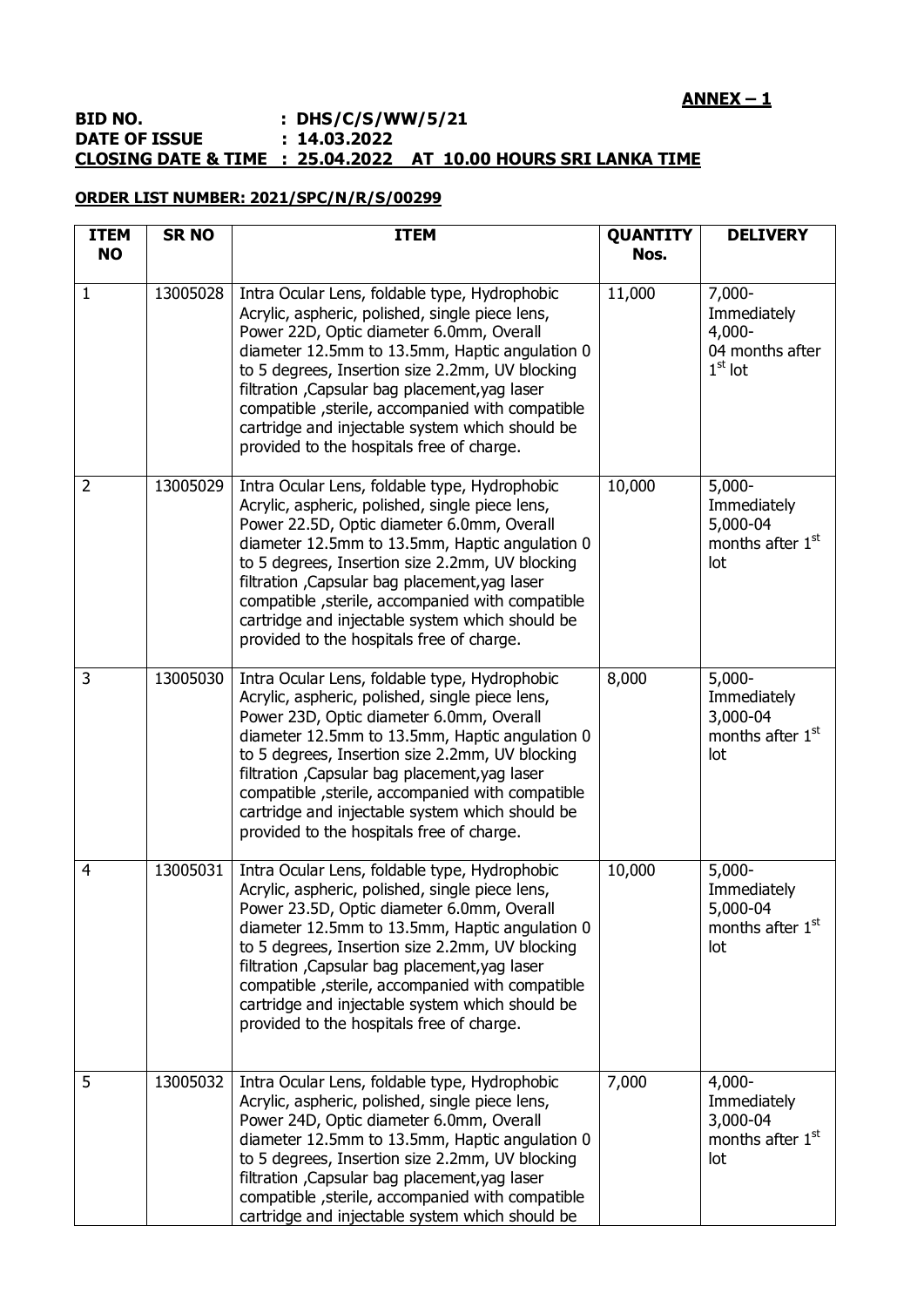|   |          | provided to the hospitals free of charge.                                                                                                                                                                                                                                                                                                                                                                                                                |       |                                                                             |  |  |  |
|---|----------|----------------------------------------------------------------------------------------------------------------------------------------------------------------------------------------------------------------------------------------------------------------------------------------------------------------------------------------------------------------------------------------------------------------------------------------------------------|-------|-----------------------------------------------------------------------------|--|--|--|
| 6 | 13005033 | Intra Ocular Lens, foldable type, Hydrophobic<br>Acrylic, aspheric, polished, single piece lens,<br>Power 24.5D, Optic diameter 6.0mm, Overall<br>diameter 12.5mm to 13.5mm, Haptic angulation 0<br>to 5 degrees, Insertion size 2.2mm, UV blocking<br>filtration, Capsular bag placement, yag laser<br>compatible, sterile, accompanied with compatible<br>cartridge and injectable system which should be<br>provided to the hospitals free of charge. | 5,000 | $3,000 -$<br>Immediately<br>2,000-04<br>months after 1 <sup>st</sup><br>lot |  |  |  |
| 7 | 13005034 | Intra Ocular Lens, foldable type, Hydrophobic<br>Acrylic, aspheric, polished, single piece lens,<br>Power 25D, Optic diameter 6.0mm, Overall<br>diameter 12.5mm to 13.5mm, Haptic angulation 0<br>to 5 degrees, Insertion size 2.2mm, UV blocking<br>filtration, Capsular bag placement, yag laser<br>compatible, sterile, accompanied with compatible<br>cartridge and injectable system which should be<br>provided to the hospitals free of charge.   | 3,000 | 1,500-<br>Immediately<br>1,500-04<br>months after 1 <sup>st</sup><br>lot    |  |  |  |

## **Packing: 1 Nos.**

**Three (03) Nos. of Representative Tender Samples for each item with catalogue & literature to be submitted for the bid evaluation.**

## **Bid Bond value Rs. 6,602,580.00**

## **Valid up to 20.11.2022 has to be submitted with the bid.**

## **The bid should be valid till 21.10.2022**

**Non-refundable Bid fee –Rs. 100,000.00 + taxes**

## **N.B.**

**If Local Agent Commission to be paid the percentage should be clearly indicate in annex 11 B.**

## CONDITIONS OF SUPPLY

#### Product & Consignments

**1.** The consignments supplied in respect of an order concerned, shall exactly match with the reference sample submitted and the product information (item descriptions, shelf life/warranty where applicable, manufacturer's name, country of manufacture, country of origin, etc.) provided in the bid document by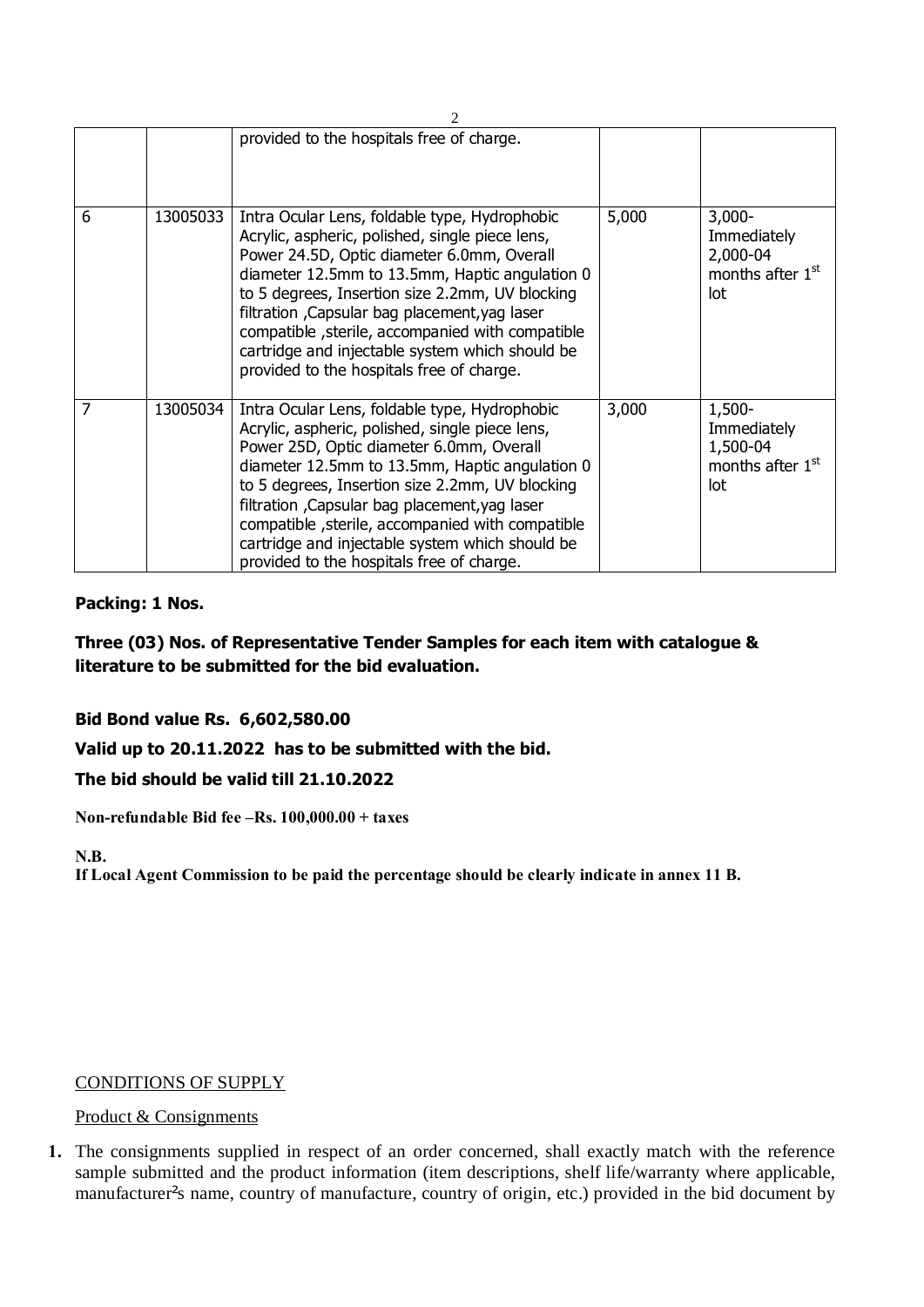the supplier, which has been accepted by the procurement committee, and included in the Indent / Purchase Order (PO), issued by SPC.

- **2.** All items shall be supplied, sourcing from the manufacturer and country of manufacturer, stated in the Purchase Order (PO)/Indent of SPC and wherever applicable shall have a valid product registration from NMRA.
- **3.** Maintaining the validity of the product registration during the period of supply(delivery schedule), obtaining import license / manufacture licensing at NMRA, is a pre-requisite for the supply of surgical items. Hence all suppliers shall produce relevant valid registration certificates/licenses, when requested by MSD/SPC.

When the validity of the product/manufacturing licenses and registrations of NMRA (eg; manufacturing license, product registration and GMP certificates), of local manufacturers / local suppliers, lapses during the year or during the period of supply (delivery schedule), it shall be extended / renewed by the supplier. A certified copies of afore mentioned valid certificates shall be submitted to MSD by the supplier when deliveries are made.

- **4.** The number of batches per consignment shall be approximately five (05). Batch quantity shall be an equal multiple of the quantity of the consignment and the proportionate size of the batch quantity shall be not less than 15% of the quantity in the consignment.
- **5.** The specifications of the product offered in the bid, by the supplier shall match with the tender specifications for the item and any form of alternate offers will not be entertained unless otherwise mentioned in this document.

#### **Shelf life & Warrantees**

**6.** Freshly manufactured stocks of the product shall be supplied; thereby the residual Shelf Life (shelf life remaining at the time of delivery of goods in Sri Lanka/MSD stores in case of local supplies) of the product, shall be 85% of the shelf life requested (specified in order/Indent/PO).

In respect of the items with requested shelf life equal or more than 36 months, any deficit between the residual shelf life and requested shelf life, shall not be more than 04 months.

When the shelf life is not specified in the indent/PO/item spec; the requested shelf life shall be considered as, 36 months for surgical items.

#### **Standards & Quality**

- **7.** Standards; In addition to Pharmacopoeia Standards that are indicated in the item specifications, other Pharmacopoeia Standards that are registered at National Medicines Regulatory Authority in Sri Lanka are also acceptable when no bidders have quoted for the standard specified in the item specification.
- **8.** Any product deficient of its sub components/ accessories, not at the specified quality standards or all its components not unitized appropriately in packaging (as a set), shall be rejected.
- **9.** Withdrawal from use of items due to quality failure found as manufacturer<sup>s</sup> /supplier<sup>s</sup> fault:
	- (a). In case of batch withdrawal, **value of entire batch quantity supplied** shall be recovered from the supplier.
	- (b).In case of product withdrawal, **value of entire product quantity** supplied shall be recovered from the supplier.
	- (c). In the event of either a) or b) above, supplier shall be surcharged the total **cost involved for MSD, of the quality failed supplies** with 25% administrative charge of the same**.**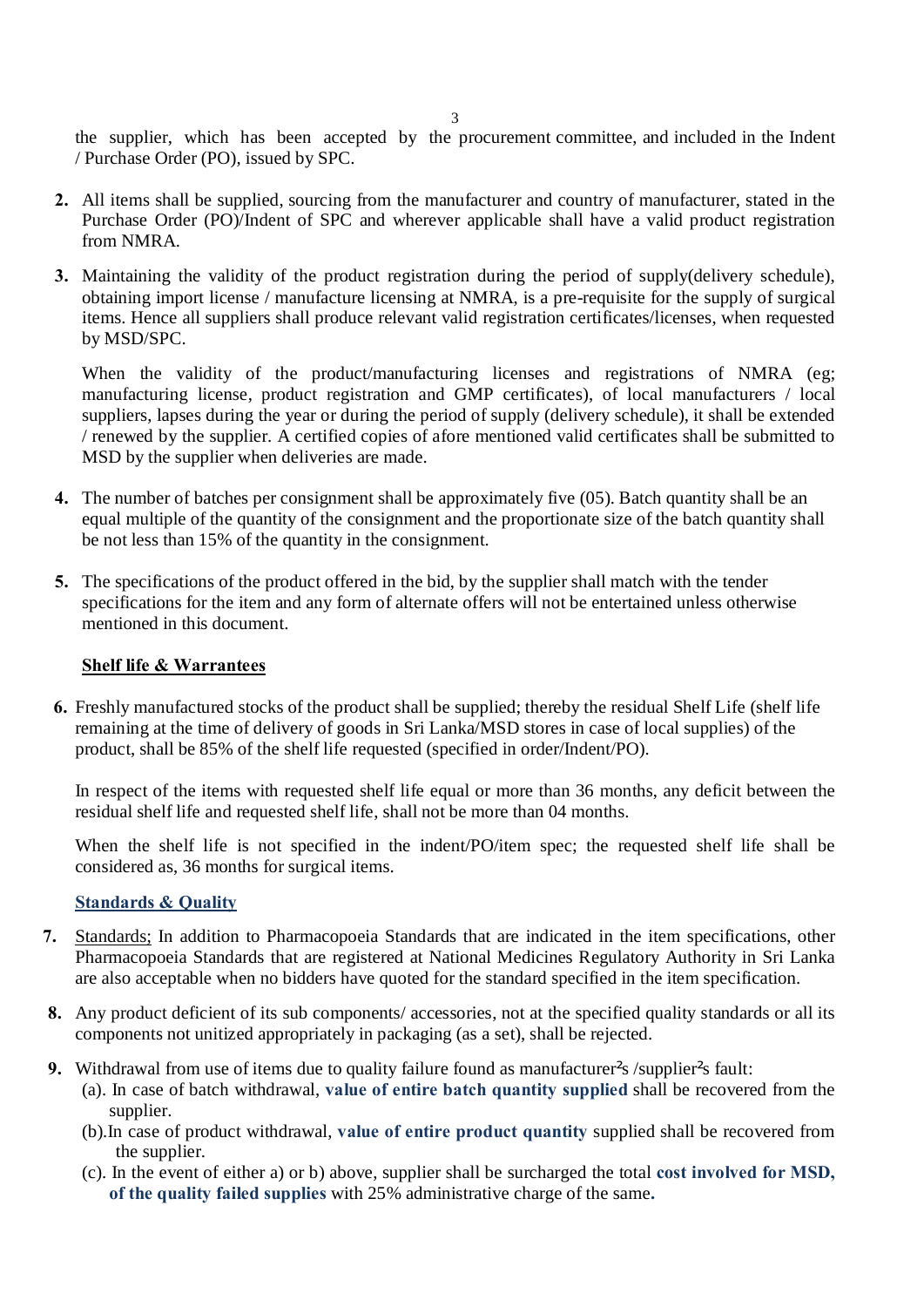**10.** The storage conditions and the packing requirements of the product shall conform to the information given by the manufacturer and accepted by NMRA for the product registration.

The bidder must provide with the bid, a declaration to certify the NMRA accepted product details such as; storage conditions, pack details/contents/sizes and standard batch quantity/size of the product.

- **11.** Immediately after delivery at MSD, the consignments shall be subjected to testing appropriately drawn, one random batch sample (post-delivery sample) of the consignment at a government / semi-government / accredited laboratory. If the sample is found to be substandard, random batch samples will be tested from all the batches/lots in the consignment, and entire expenses on such tests, like value of samples, transport, sampling & testing charges, etc, will be recovered from the supplier.
- **12.** Consignments supplied to MSD violating the storage conditions indicated on product labels and/or product information leaflet (as accepted for product registration at NMRA), shall be considered as quality affected consignments and quality assurance of such consignments shall be carried out by postdelivery testing at government / semi government laboratory in Sri Lanka or at an accredited laboratory (foreign/local). All the expenses on such an event, including storage cost shall be borne by the supplier. If found to be quality affected the consignment will be treated as quality failed (as clause No.09).

## **Pack size, Labeling & Packaging**

- **13.** Offers for pack sizes at a lower level(smaller quantity per pack) than the pack size specified in the item description/specification and MSD order List, are also acceptable, but higher level (larger quantity per pack) pack sizes will not be entertained unless otherwise offered with the original bid and accepted by the procurement committee, with the concurrence of MSD.
- **14.** Each; item shall bear the item Description, SR No, Batch No/Lot no., Reference/Catalogue no.(not for pharmaceuticals), Date of Manufacture, Date of Expiry and  $\cdot$  STATE LOGO of Government of Sri Lanka product information leaflet (PIL) to be included with each pack.

It is essential to include and exactly match the dates of Expiry & date of Manufacture (in any form as  $\cdot$  Year & Month, or  $\cdot$  No Exp., ), in the innermost pack and supplier<sup>s</sup> invoice.

**15.** Description of the Item, SR No, Date of Manufacture, Date of Expiry, Batch No, Name and address of manufacturer and STATE LOGO of Sri Lanka Government shall be clearly marked on the outer covering of the individual/innermost pack containing the minimum unit of measure.

The format of Date of Manufacture/Date of Expiry should be declared in the offer and it shall consist at least the YEAR & MONTH.

- **16.** All outer most cartons (shipping packages) shall bear the MSD Purchase Order No, SPC Indent No., SR No, Batch No, and Date of Expiry in size 1.5cm letters / figures in prominently visible manner. This may be printed, stenciled or label properly affixed.
- **17.** Batch Number of the product shall be separately Barcoded (in Code 128 or 2D formats) and Barcode shall be printed on the labels at all levels of packing as described below, conforming to the industry standards in Barcode printing and pasting. Format shall be according to Code 128 or 2D standards. Maximum barcode size shall be 5.0cm (length) x 2.5cm (width).
- **18.** In case of receiving goods under inappropriate packaging conditions(not in good order), was to be sorted out by MSD to select the items in good order by 100% checking/handling of the consignment, all expenses incurred to MSD in such an event (including demurrage charges, cold stores charges, labor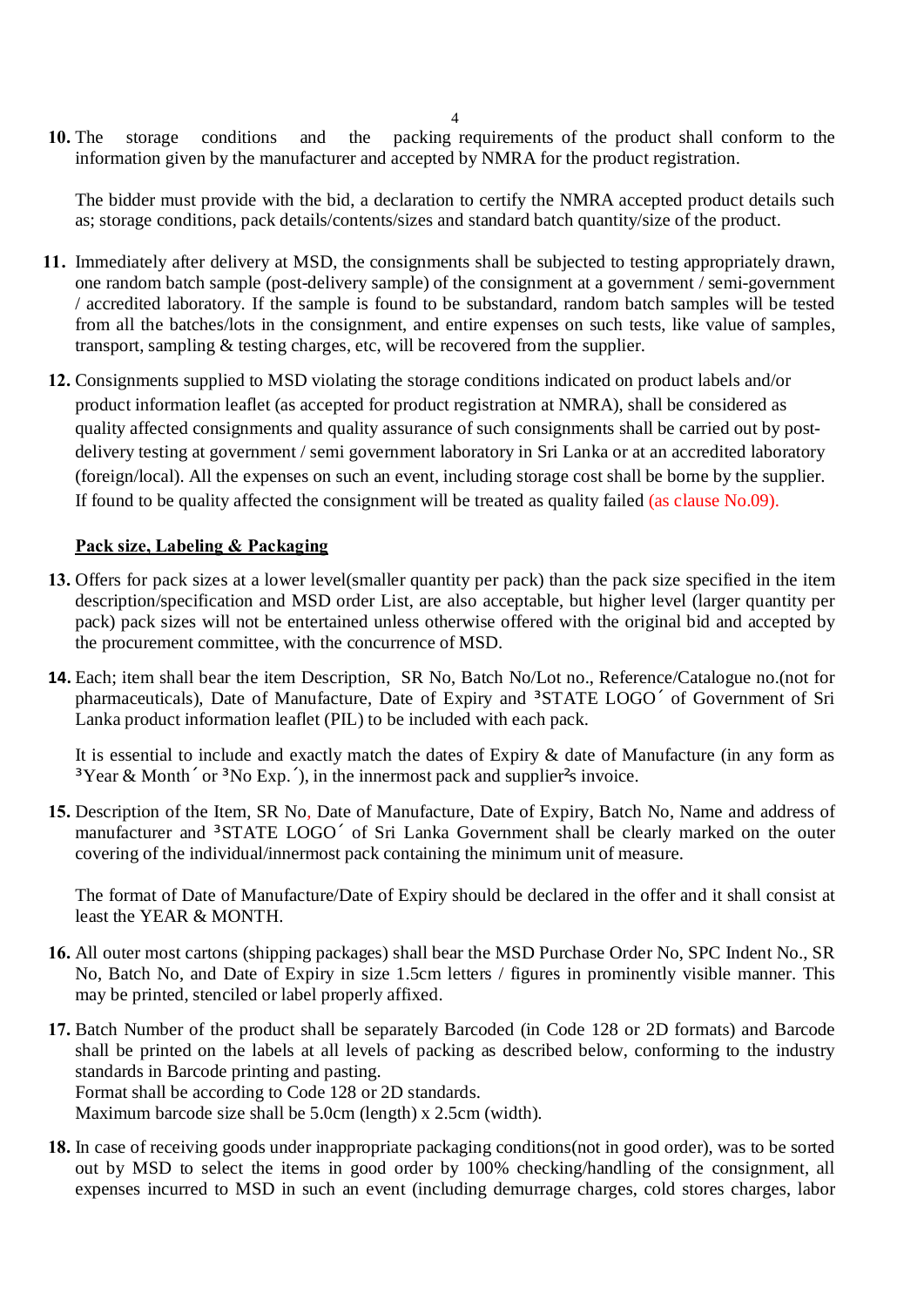charges etc. or any other charges incurred until goods are ready for acceptance), have to be paid to MSD by the local supplier, before attending to checking the consignment 100%, by MSD.

In respect of SPC imported supplies, if the local agent does not follow suit as above, such extra expenses incurred to MSD shall be recovered from the supplier by SPC and refund to MSD.

## **Storage Conditions & Temperature**

- **19.** If the storage temperature & conditions are not specified in the item specification, NMRA accepted product storage conditions, shall conform to Sri Lankan ambient storage conditions in the ranges of  $30^0c$  $+/- 2$ <sup>0</sup>c temperature and 75%  $+/-5$ % relative humidity. The product storage conditions shall be clearly indicated at all levels of labels/packages/boxes.
- **20.** In respect of the products requiring controlled temperature storage (Eg.  $< 25^{\circ}$ c, 2-25<sup>°</sup>c, 15-20<sup>°</sup>c/30<sup>°</sup>c, 2- $8<sup>0</sup>c$  etc.), supplier shall provide MSD with latest product stability study reports with the invoice of the consignment.(report shall include studies; at  $30^{\circ}$ c +/-  $2^{\circ}$ c & 75% +/- 5% RH for **AC stored** items and at  $25^0$ c +/-  $2^0$ c & 60% +/- 5% RH for **Cold stored** items. It shall be a true copy of the latest report submitted to NMRA or a report issued within last 05 years). (refer clause No.10)

### **Delivery Requirements**

**21.** All items shall be supplied as per the latest/final delivery schedule, communicated to the supplier, as an amended Indent/PO delivery schedule (if not amended, original schedule in the Indent/PO will apply) mutually agreed between MSD& SPC, at the time of establishing the payment terms (L/C, DP, TT, etc). Any deviation from this agreed delivery schedule shall be treated as a defaulted delivery.

Contravening the above directions, if the delivery schedule is violated by the supplier for no fault of MSD/SPC/MOH and in the event MSD decides to accept any such consignment in full or part thereof, that is delivered after the due delivery date, Condition No. 23 on delayed deliveries, shall be applied.

- **22.** All consignments shall be delivered at Medical Supplies Division or an alternate receiving point as directed. However sending consignments **to reach Sri Lanka from 15th December to 10th January**  shall be avoided, unless otherwise prior approval has been granted by MSD for such deliveries.
- **23.** Defaulted consignments with respect to delivery schedule shall only be considered for acceptance, subject to a penalty imposed for the delay due to suppliers fault, allowing a grace period up to two weeks. Consignments delivered after that grace period shall be considered for acceptance subject to a penalty to the supplier as described below ;

(a). A penalty of 0.5% per day of the consignment value, calculated commencing from the 15th day up to 60th day delay from the due delivery date, as per the indent/PO or its¶ latest amended delivery schedules.

(b). When the delay exceeds 60days purchase order will be considered as automatically cancelled, on defaulted performance. In such a situation, MSD reserve the right to recover liquidated damages or to revoke the cancellation (eg. if payments have been released prior to such a cancellation), and accept the consignment subject to a 25% admin charge.

**24.** (i). If any local purchases were to be made by MSD/SPC to ensure continuity of supply (due to noncompliance of Indent/PO/its¶ amended; delivery schedule); in the ensuing period inclusive of the grace period for delivery from due delivery date, extra expenditure incurred on such local purchases, over the landed cost of relevant SPC main order, shall be recovered from the supplier.

(ii). If a delivery defaulted (violating delivery schedule in the indent/PO) SPC supplier/his local agent, who participate in an urgent local purchase tender of SPC or MSD for the same item, quoting the same product or any similar product, is bound to supply the local purchase order at the landed cost of the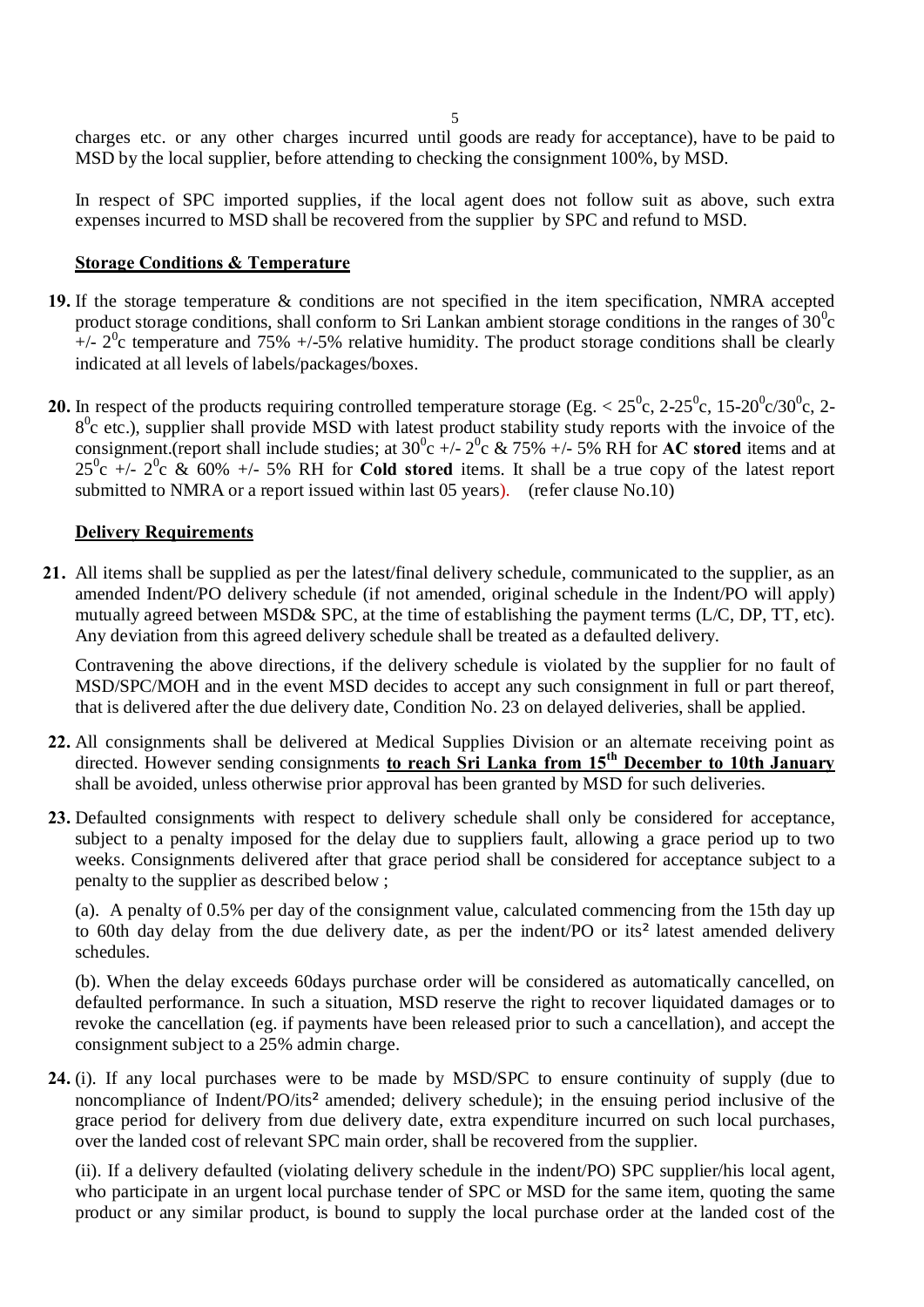defaulted SPC main order. In violations of the same, the cost difference will be set off from the payments to the supplier of the corresponding SPC main order.

**25.** In respect of local manufacturers/ local suppliers, all deliveries shall be made only on week days excluding public holidays, also allowing adequate time to enable the completion of the receiving process at MSD stores before 3.30 p.m. In the event of failure to meet this deadline due to supplier's fault (eg. In delivery; time, product, document, etc.) goods shall be accepted on the following working day, such date shall be counted for working out penalties as per No. 24 (regarding defaulted consignment) of the conditions of supply.

As an alternative, supplier can request MSD to take over the consignment on the same day, subject to settling all other expenses (i.e. staff OT, forklift charge, etc.) of MSD, by the supplier.

- 26. The extension of L/C<sup>'</sup>s overstepping delivery schedules in the Indent/PO/its' amendments, shall not in any way affect the recovery of late delivery charges, as per Condition No. 23 (regarding defaulted consignments) and any other direct or indirect additional costs/liquidated damages, relating/consequent to extension of L/C.
- **27.** When adequate storage space is not available at MSD, to accept a delivery defaulted consignment (deviating from the delivery schedule in the Indent/PO/its¶amendments) under the condition No. 20, any additional expenses caused to MSD or SPC in arranging temporary external storage and other expenses (eg. demurrage, detention, container storage, re-handling cum transport, etc.) shall be borne by the supplier.

### **Documents & Information**

- **28.** MSD Order No, Item Description, SR No, Batch No., Date of Manufacture, Date of Expiry and product Storage Condition, shall be indicated in all Supply Invoices and detailed Packing Lists.
- **29.** One of the tender samples of the selected bid shall be forwarded to MSD, for using as a reference sample (can make it; a part of the last consignment or a returnable to supplier) for checking the conformity of the consignments received under the indent/PO

The images of the; specimen labels, minimum pack and outer most box/shipper carton, that satisfies the above mentioned labeling conditions, shall also be provided within 14 days of releasing the indent by SPC. Reference sample to be sent by Procurement Entity to MSD.

- **30.** The supplier shall submit all shipping documents to (Including Bills of L[ading / Draf](http://www.msd.gov.lk/)t Air Way Bills etc.) SPC Imports department and MSD by e-mail(**follow instructions in website www.msd.gov.lk** ), at least 03 days before the Expected Time of Arrival (ETA) of sea freighted consignments & 02 days before the ETA of Air freighted consignments.
- **31.** After releasing the Indent/PO or establishing L/C, the latest logistical position of manufacturing & supply on the Indent/PO, shall be updated biweekly through e-mails to SPC with a copy to MSD by the supplier.( follow instructions in the website www.msd.gov.lk)

If it is not complied or the information so provided are found to be incomplete/false, the grace period (for supply delays) mentioned in the clause 23 will not be applicable.

#### **Common conditions**

**32.** In addition to the general conditions of supply given herein, any other relevant conditions as per the tender document issued by SPC, are also applicable.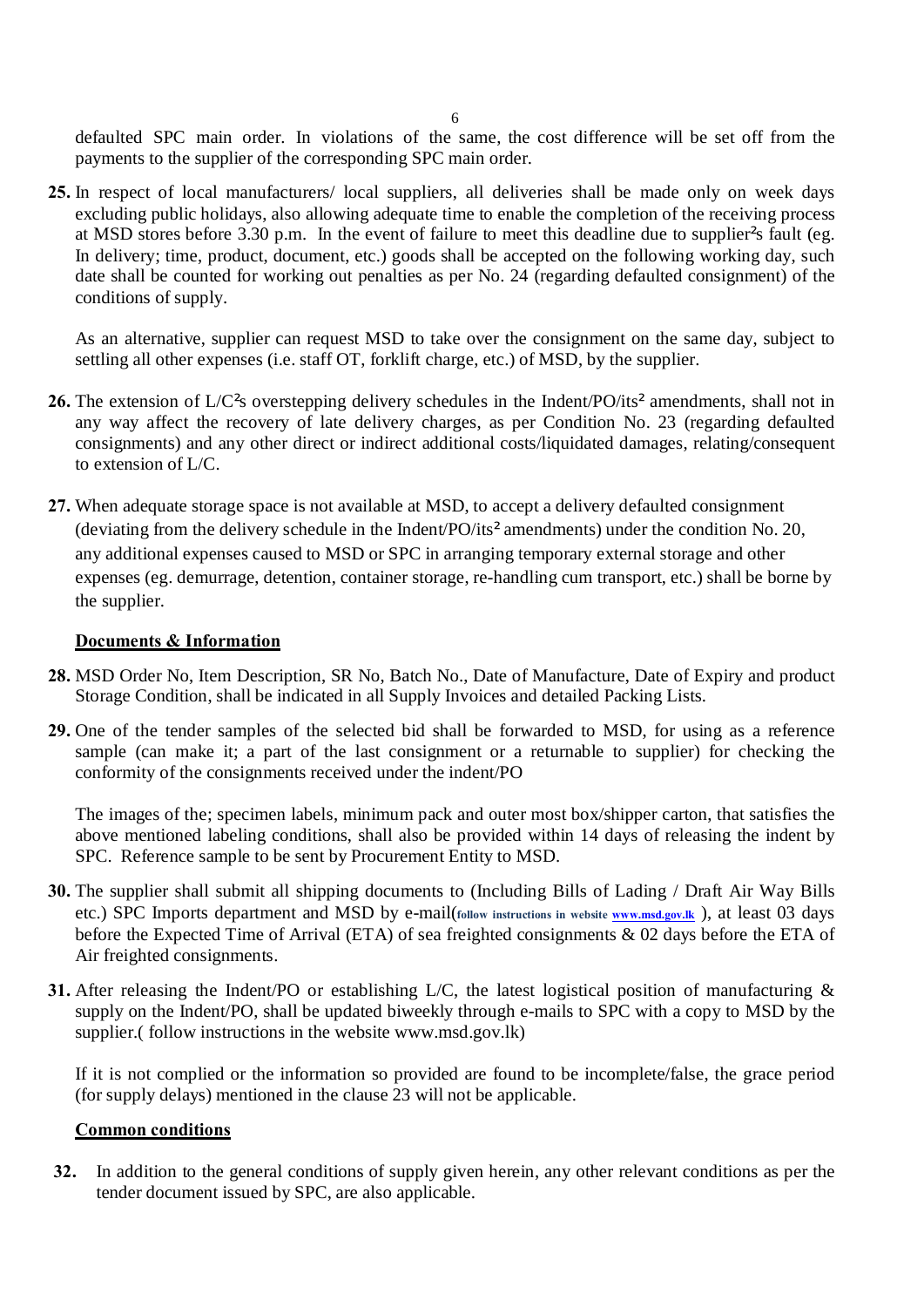#### **Special Conditions for Surgical Consumables item**

- a. The product should have minimum of 36 months shelf life at the time of delivery to Medical Supplies Division. Requested shelf life for Surgical Consumable is 36 months unless specified in the special order conditions/specifications/order list remarks.
- b. Art works and diagrams with dimensions for relevant products with catalog numbers should be provided.
- c. Usage instruction pamphlet/user manuals in print/pdf/video format should be provided. (Such instructions should carry details on maintenance, compatibility and storage)
- d. Further to the condition 31, Tender sample of the selected bid shall be forwarded to MSD to use as reference sample to check the consignment supplied on the indent/PO.

## **Special Conditions**

- · Suppliers should submit all shipping documents including the Bill of lading or Air Way Bill to SPC at least 2-3 days prior to arrival of the consignments to prevent any delay in clearance.
- In the event of delivery of consignments deviating from given delivery schedule by MSD due to default of supplier and same is rejected due to lack of storage space available at MSD warehouses, any resulting demurrage charges incurred shall be borne by the supplier.

**Abbreviations :***NMRA ; National Medicines Regulatory Authority/Sri Lanka,* SPC ; State *Pharmaceuticals Corporation, MSD; Medical Supplies Division/Ministry of Health-Sri Lanka.*

#### **Amendments of Bidding Document for Procurement of Surgical/Lab items**

- (1) **Clause 8**
	- (a) Bid Bonds to be submitted for each item (SR Number) when estimated value of each item exceeds LKR 01 Million.
	- (b) Value and validity applicable for the submission of Bid Bond for each item should be as indicated therein.

08.2 The Bid Bond should be valid for at least 30 days beyond the validity of the Bid.

(c) To be deleted.

#### (2) **Clause 12**

#### Amend as **REIMBURSEMENT**

12.1 Corporation reserves the right to call for reimbursement in the event of short packing, loss/damage or deterioration of goods supplied within the shelf-life, also for packs which cannot be identified due to labels falling off or items with incorrect labeling.

(3) **Clause 16.6**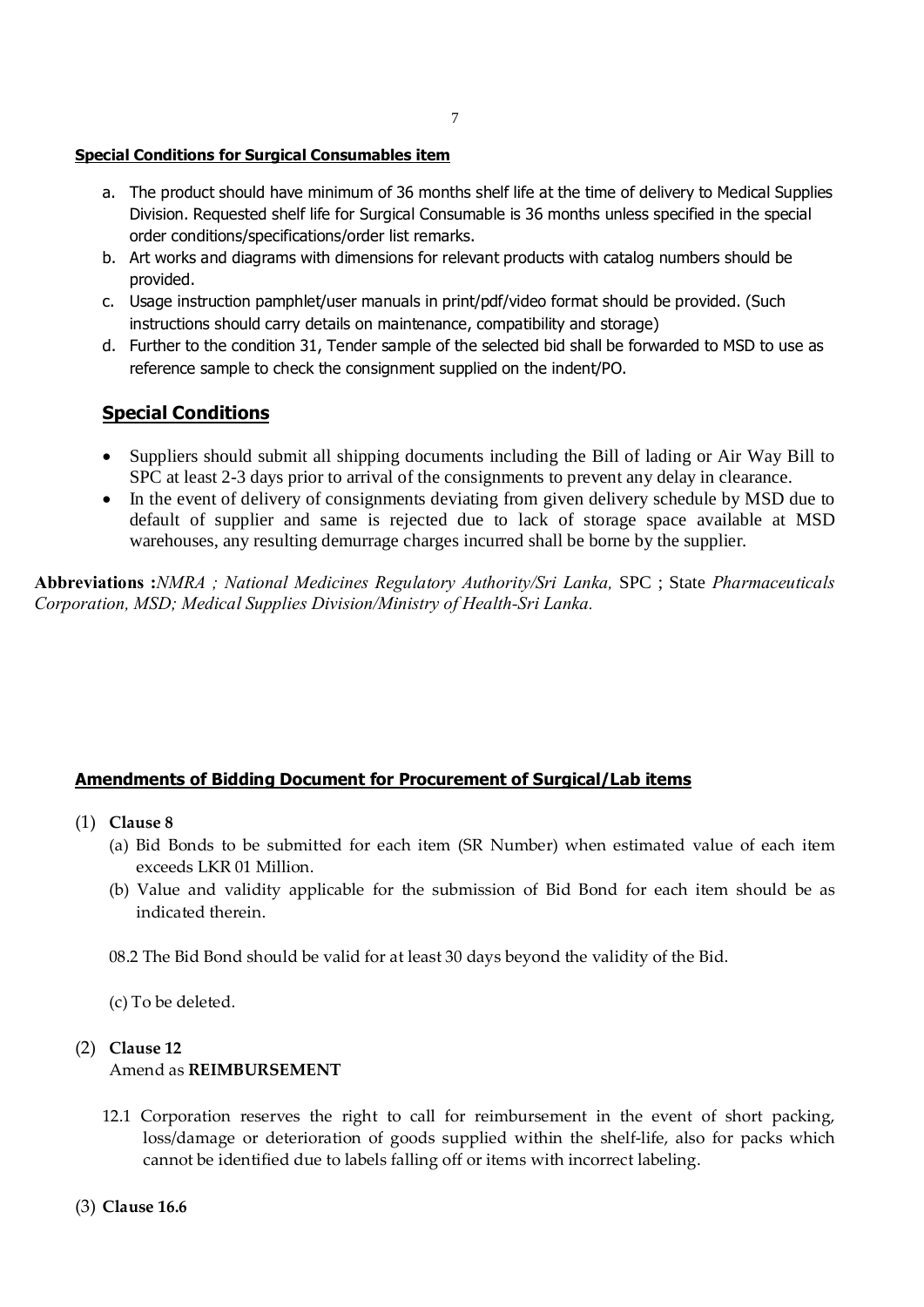Any request for a price increment due to LKR depreciating against foreign currency will not be accepted and such bid will be rejected at the preliminary stage of bid evaluation.

(4) **Clause 28.0** 

Evaluation will be done as per Bid Form (Annex – II B) and Bid Evaluation Summary Sheet. (Annex – II C, to be submitted along with the Bid and a soft copy as per instruction given in www.spc.lk Web Site)

(5) 2nd column of Annex II B amend as "FULL DESCRIPTION OF ITEM OFFERED THE STANDARD & STORAGE CONDITION"

(hereinafter called % be Contract Documents+) showing and describing the nature and scope of the agreement duly signed by three parties shall be deemed to form and be read and construed as part and partial of this agreement.

2. In consideration of the payment to be made by SPC to the supplier the contract sum hereinafter mentioned the supplier hereby covenants with SPC to supply and deliver the goods in conformity in all respects with the provisions of this contract, and the local agent will be responsible for all the matters regarding the supplies which do not confirm to required standard..

The supplier shall be paid for such supply and delivery of the goods according to the Indent marked and in the manner and at the times hereinafter specified.

This contract as herein before defined constitutes the entire agreement between SPC, the supplier and the local agent may only be modified or repealed by formal agreement in writing duly executed by the parties or their authorized representatives.

In witness whereof the State Pharmaceuticals Corporation has caused its Common Seal to be affixed and  $\tilde{o}$   $\tilde{o}$   $\tilde{o}$   $\tilde{o}$   $\tilde{o}$   $\tilde{o}$   $\tilde{o}$   $\tilde{o}$   $\tilde{o}$   $\tilde{o}$   $\tilde{o}$   $\tilde{o}$   $\tilde{o}$   $\tilde{o}$   $\tilde{o}$   $\tilde{o}$   $\tilde{o}$   $\tilde{o}$   $\tilde{o}$   $\tilde{o}$   $\tilde{o}$   $\tilde{o}$   $\tilde{o}$   $\tilde{o}$   $\tilde{o}$   $\tilde{o}$   $\$ have set their hands and Supplier and the Local Agent has placed its hand/caused its Common Seal to be affixed hereunto and to two other of the same tenor on this  $\tilde{\sigma}$   $\tilde{\sigma}$   $\tilde{\sigma}$   $\tilde{\sigma}$  . 20 $\tilde{\sigma}$ 

The Common Seal of M/s (supplier)………………………………………………... herein.